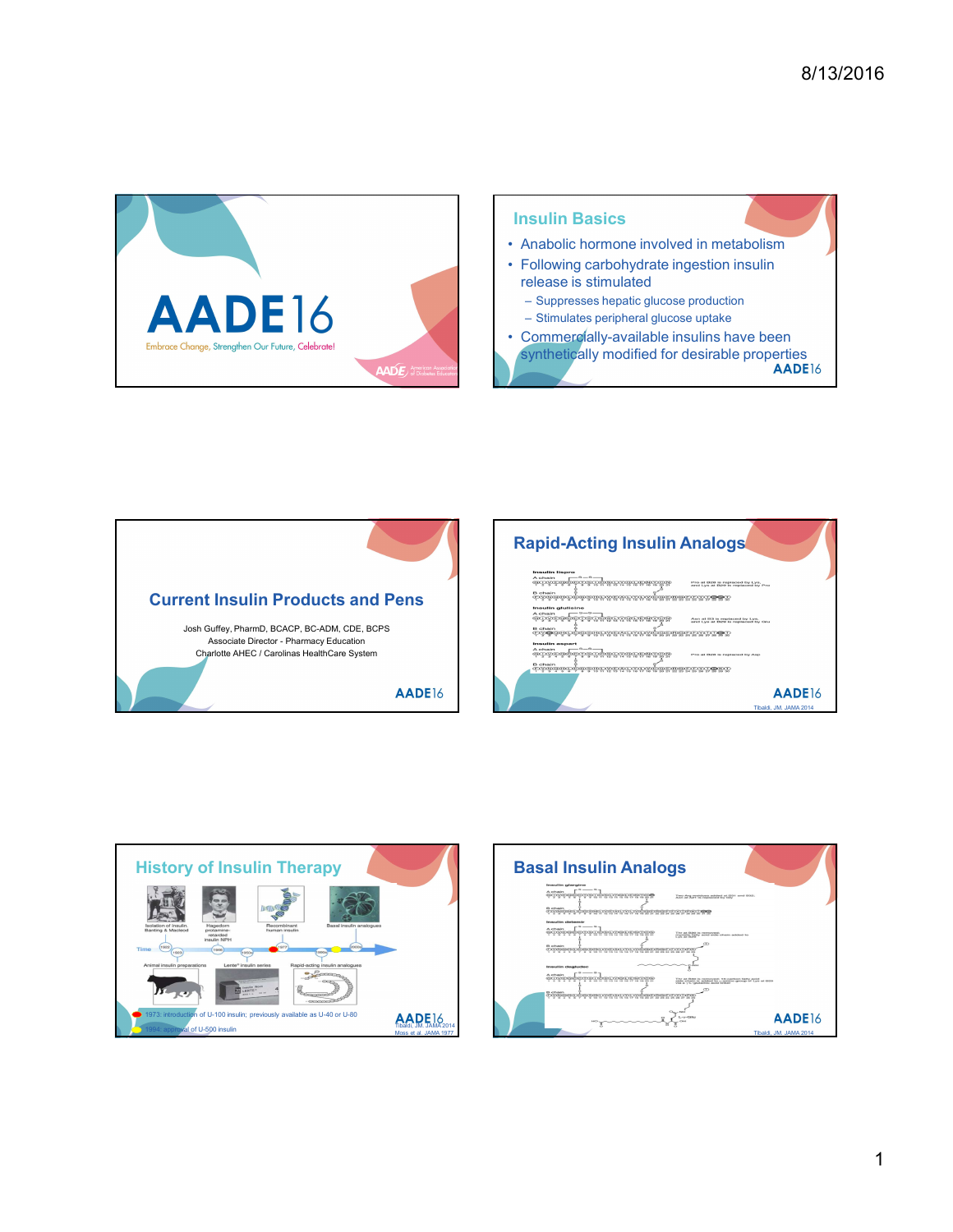## Principles for Insulin Dosing

- 
- -
	-
	-
	-
	-
	-

|                                                                                                                 |       |                                      |                        |                         | 8/13/2016              |
|-----------------------------------------------------------------------------------------------------------------|-------|--------------------------------------|------------------------|-------------------------|------------------------|
|                                                                                                                 |       |                                      |                        |                         |                        |
|                                                                                                                 |       |                                      |                        |                         |                        |
|                                                                                                                 |       |                                      |                        |                         |                        |
|                                                                                                                 |       |                                      |                        |                         |                        |
|                                                                                                                 |       |                                      |                        |                         |                        |
|                                                                                                                 |       |                                      |                        |                         |                        |
|                                                                                                                 |       |                                      |                        |                         |                        |
|                                                                                                                 |       |                                      |                        |                         |                        |
| <b>Principles for Insulin Dosing</b>                                                                            |       | <b>Comparisons of Insulin</b>        |                        |                         |                        |
|                                                                                                                 |       | <b>Insulin Preparations</b>          | Onset of<br>Action     | Peak                    | <b>Duration of</b>     |
|                                                                                                                 |       |                                      |                        |                         | Action                 |
|                                                                                                                 |       |                                      |                        |                         |                        |
|                                                                                                                 |       | Lispro, Aspart, Glulisine<br>Regular | 5-15 min<br>30-60 min  | 30-90 min<br>$2-3$ hrs  | $3-5$ hrs<br>$5-8$ hrs |
|                                                                                                                 | Pra   | <b>Regular (inhaled)</b>             | 15-30 min              | 1 <sub>hr</sub>         | 3 hrs                  |
| - Basal insulin replacement                                                                                     |       | Regular U-500                        | $\leq 30$ min          | $2-3$ hrs               | 12-24 hrs              |
| • Target fasting blood glucose goals                                                                            | Mixed | (concentrated)                       |                        |                         |                        |
| Individualize based on patient response<br>Goal: mimic normal insulin secretion<br>- Bolus/prandial or mealtime |       | <b>NPH</b>                           | $2-4$ hrs              | 4-10 hrs                | 10-16 hrs              |
| • Targets nutritional ingestion                                                                                 |       | Glargine (U-100)                     | $2-4$ hrs              | "Peakless"              | 20-24 hrs              |
|                                                                                                                 |       | Glargine (U-300)                     | 6 hrs                  | "Peakless"              | $>24$ hrs              |
| - Correction/supplemental:<br><b>AADE16</b><br>• Added coverage to correct hyperglycemia                        |       | Detemir<br>Degludec                  | $3-4$ hrs<br>30-90 min | $6-8$ hrs<br>"Peakless" | 5.7-23.2 hrs<br>42 hrs |





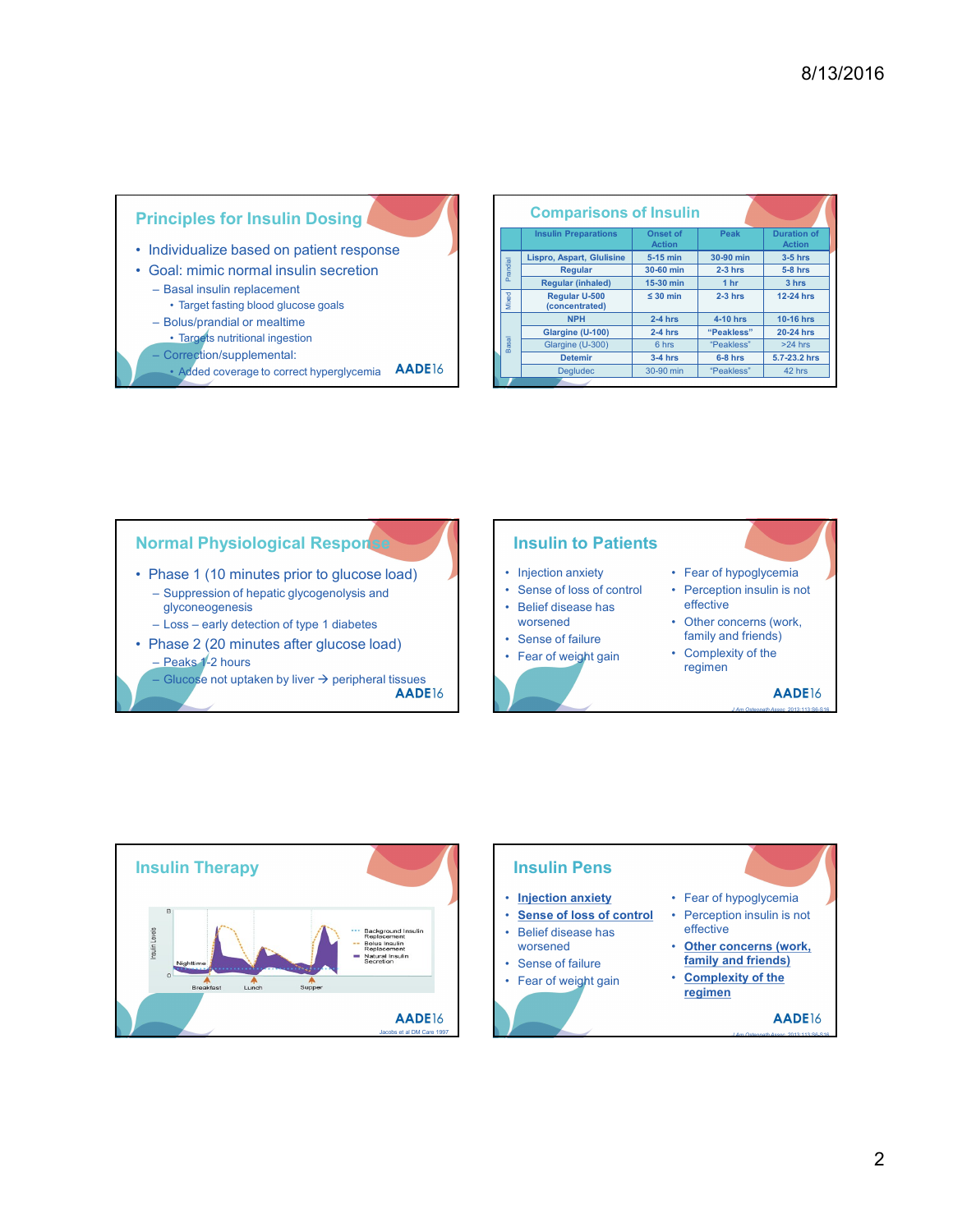

|                                                                  |                                      |                                  | 8/13/2016                           |
|------------------------------------------------------------------|--------------------------------------|----------------------------------|-------------------------------------|
|                                                                  |                                      |                                  |                                     |
| <b>KwikPen</b>                                                   |                                      |                                  |                                     |
| <b>Agents</b>                                                    | <b>Room Temp</b><br><b>Stability</b> | Color                            | Dosage Range                        |
| Lispro (Humalog)                                                 | 28 days                              | Burgundy<br><b>Black (U-200)</b> |                                     |
| NPH/Lispro (Humalog Mix 75/25)<br>NPH/Lispro (Humalog Mix 50/50) | 10 days<br>10 days                   | Yellow<br>Red                    | $1 - 60$ units                      |
| NPH (Humulin N)                                                  | 14 days                              | Green                            |                                     |
| NPH/Regular (Humulin 70/30)<br>Regular U-500 (Humulin R U-500)   | 10 days<br>28 days                   | Orange<br>Teal                   | 1 - 300 units                       |
|                                                                  |                                      |                                  | (5 unit increment)<br><b>AADETO</b> |



| <b>KwikPen</b>                   |                                          |                                  |                                               |
|----------------------------------|------------------------------------------|----------------------------------|-----------------------------------------------|
| <b>Agents</b>                    | <b>Room Temp</b><br><b>Stability</b>     | Color                            | Dosage Range                                  |
| Lispro (Humalog)                 | 28 days                                  | Burgundy<br><b>Black (U-200)</b> |                                               |
| NPH/Lispro (Humalog Mix 75/25)   | 10 days                                  | Yellow                           | $1 - 60$ units                                |
| NPH/Lispro (Humalog Mix 50/50)   | 10 days                                  | Red                              |                                               |
| NPH (Humulin N)                  | 14 days                                  | Green                            |                                               |
| NPH/Regular (Humulin 70/30)      | 10 days                                  | Orange                           |                                               |
| Regular U-500 (Humulin R U-500)  | 28 days                                  | Teal                             | 1 - 300 units<br>$(5 \text{ unit increment})$ |
|                                  |                                          |                                  |                                               |
| <b>Solostar</b><br><b>Agents</b> | <b>Room Temp</b>                         | Color                            | <b>Dosage</b>                                 |
|                                  | <b>Stability</b>                         |                                  | Range                                         |
| Glulisine (Apidra)               | 28 days                                  | <b>Blue</b>                      |                                               |
| Glargine U-100 (Lantus)          | 28 days                                  | Purple                           | $1 - 80$ units                                |
| Glargine U-300 (Toujeo)          | 42 days                                  | Green                            |                                               |
|                                  |                                          |                                  | AADE16                                        |
| <b>FlexTouch</b>                 |                                          |                                  |                                               |
| Agents<br>Detemir (Levemir)      | Room Temp<br><b>Stability</b><br>42 days | <b>Color</b>                     | Dosage Range<br>$1 - 80$ units                |
|                                  |                                          | Green                            |                                               |
| Degludec (Tresiba)               | 56 days                                  | Lime green                       | $1 - 80$ units (U-100)<br>(1 unit increments) |
|                                  |                                          | Olive green                      | 1 - 160 units (U-200)<br>(2 unit increments)  |
|                                  |                                          |                                  | <b>AADEIA</b>                                 |



| <b>Agents</b>           | <b>Room Temp</b><br><b>Stability</b> |             | Color  | <b>Dosage</b><br>Range                         |
|-------------------------|--------------------------------------|-------------|--------|------------------------------------------------|
| Glulisine (Apidra)      | 28 days                              |             | Blue   |                                                |
| Glargine U-100 (Lantus) | 28 days                              |             | Purple | $1 - 80$ units                                 |
| Glargine U-300 (Toujeo) | 42 days                              |             | Green  |                                                |
|                         |                                      |             |        | AADE16                                         |
|                         |                                      |             |        |                                                |
|                         |                                      |             |        |                                                |
|                         |                                      |             |        |                                                |
| <b>FlexTouch</b>        |                                      |             |        |                                                |
| <b>Agents</b>           | <b>Room Temp</b>                     | Color       |        | Dosage Range                                   |
| Detemir (Levemir)       | <b>Stability</b><br>42 days          | Green       |        | $1 - 80$ units                                 |
| Degludec (Tresiba)      | 56 days                              | Lime green  |        | $1 - 80$ units (U-100)<br>(1 unit increments)  |
|                         |                                      | Olive green |        | $1 - 160$ units (U-200)<br>(2 unit increments) |
|                         |                                      |             |        | AADE16                                         |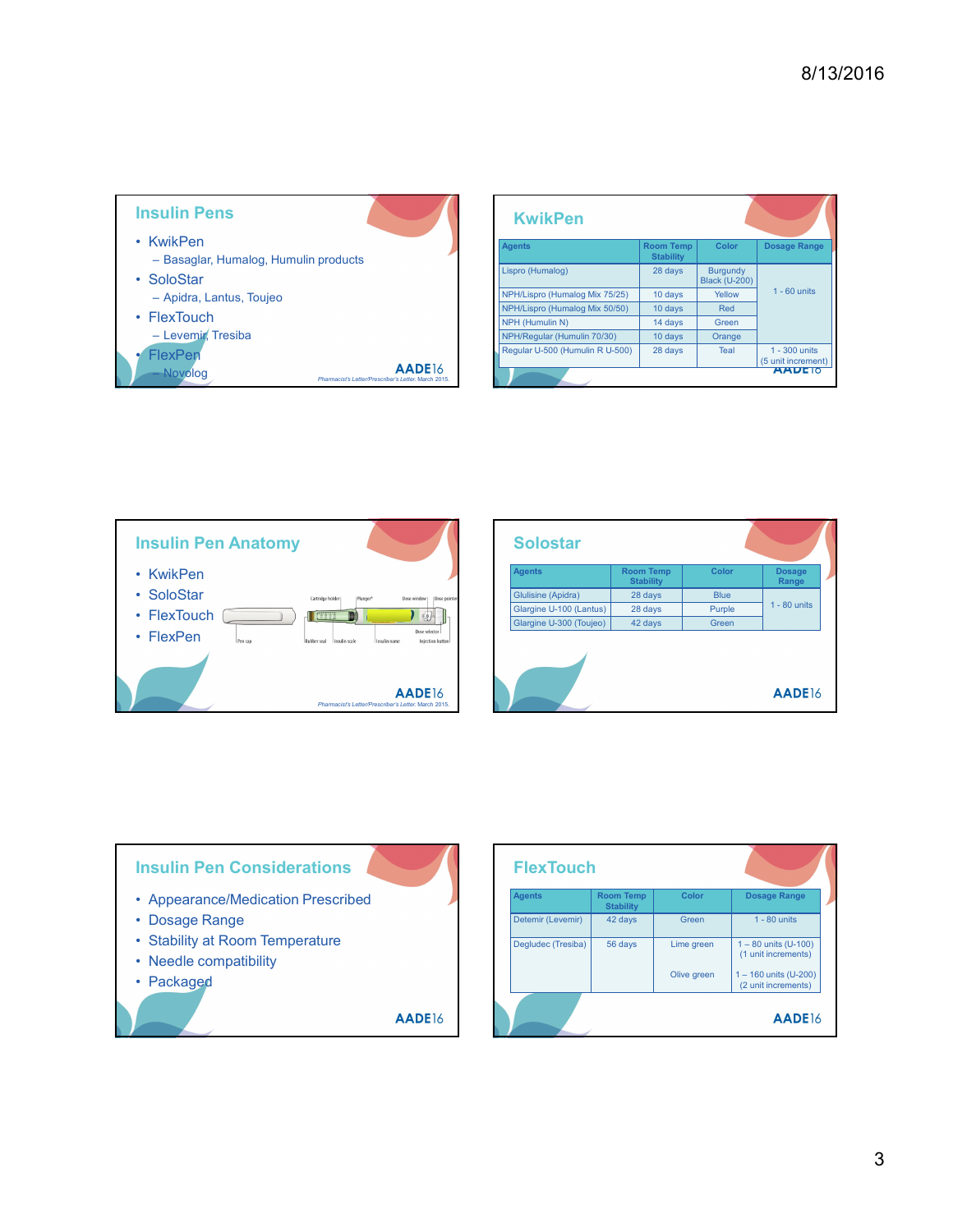|                                |                                      |             |                |                           |                                                                                                                                                                  | 8/13/2016 |
|--------------------------------|--------------------------------------|-------------|----------------|---------------------------|------------------------------------------------------------------------------------------------------------------------------------------------------------------|-----------|
|                                |                                      |             |                |                           |                                                                                                                                                                  |           |
|                                |                                      |             |                |                           |                                                                                                                                                                  |           |
|                                |                                      |             |                |                           |                                                                                                                                                                  |           |
|                                |                                      |             |                |                           |                                                                                                                                                                  |           |
|                                |                                      |             |                |                           |                                                                                                                                                                  |           |
| <b>FlexPen</b>                 |                                      |             |                |                           | <b>Patient Assistance</b>                                                                                                                                        |           |
|                                |                                      |             |                | Information               | <b>Comments</b>                                                                                                                                                  |           |
| <b>Agents</b>                  | <b>Room Temp</b><br><b>Stability</b> | Color       | Dosage Range   | www.needymeds.org         | • Lists meds available through patient assistance programs (PAPs)<br>• List of manufacturers with PAPs<br>• Information on state and federal assistance programs |           |
| Aspart (Novolog)               | 28 days                              | Orange      | $1 - 60$ units | www.rxassist.org          | $\bullet$<br>PAPs through company, brand, and generic name<br>$\mathcal{L}^{\mathcal{L}}$<br>Descriptions on various options for Rx assistance                   |           |
| NPH/Aspart (Novolog Mix 70/30) | 14 days                              | <b>Blue</b> |                | www.pparx.org             | Search for programs by manufacturer<br>$\bullet$<br>Information about Medicaid, Medicare, and co-pay assistance programs<br>$\bullet$                            |           |
|                                |                                      |             |                | www.rxhope.com            | $\bullet$<br>Manufacturer or drug search<br>$\epsilon$<br>Advanced search available to help determine eligibility for state- and<br>company-sponsored PAPs.      |           |
|                                |                                      |             |                | www.benefitscheckup.org   | Report of public and private programs available to help reduce costs of Rx<br>drugs.<br>Online application for Medicare Rx Extra Help (low income subsidy).      |           |
|                                |                                      |             | AADE16         | <b>Drug Manufacturers</b> | <b>Medication websites</b><br>٠                                                                                                                                  |           |
|                                |                                      |             |                | <b>Insurance Provider</b> | Formularies can change daily<br>$\bullet$ .<br>Empower patients to research options                                                                              |           |

|                                                                       |                                                                                                             | 8/13/2016                                                                                                                                                                                                                                                                                                                                                                                                                                                                                                                                                                                                                                                                     |
|-----------------------------------------------------------------------|-------------------------------------------------------------------------------------------------------------|-------------------------------------------------------------------------------------------------------------------------------------------------------------------------------------------------------------------------------------------------------------------------------------------------------------------------------------------------------------------------------------------------------------------------------------------------------------------------------------------------------------------------------------------------------------------------------------------------------------------------------------------------------------------------------|
|                                                                       |                                                                                                             |                                                                                                                                                                                                                                                                                                                                                                                                                                                                                                                                                                                                                                                                               |
| <b>FlexPen</b>                                                        |                                                                                                             | <b>Patient Assistance</b><br>nformation<br><b>Comments</b><br>www.needymeds.org                                                                                                                                                                                                                                                                                                                                                                                                                                                                                                                                                                                               |
| ents<br>(Novolog)                                                     | Color<br><b>Room Temp</b><br>Dosage Range<br><b>Stability</b><br>28 days<br>Orange<br>$1 - 60$ units        | • Lists meds available through patient assistance programs (PAPs)<br>• List of manufacturers with PAPs<br>• Information on state and federal assistance programs<br>PAPs through company, brand, and generic name<br>www.rxassist.org                                                                                                                                                                                                                                                                                                                                                                                                                                         |
| H/Aspart (Novolog Mix 70/30)                                          | 14 days<br><b>Blue</b><br>AADE16                                                                            | Descriptions on various options for Rx assistance<br>• Search for programs by manufacturer<br>• Information about Medicaid, Medicare, and co-pay assistance programs<br>www.pparx.org<br>Manufacturer or drug search<br>www.rxhope.com<br>Advanced search available to help determine eligibility for state- and<br>company-sponsored PAPs.<br>www.benefitscheckup.org<br>Report of public and private programs available to help reduce costs of Rx<br>drugs.<br>Online application for Medicare Rx Extra Help (low income subsidy).<br><b>Medication websites</b><br>Drug Manufacturers<br><b>Insurance Provider</b><br>Formularies can change daily<br>Empower patients to |
|                                                                       |                                                                                                             |                                                                                                                                                                                                                                                                                                                                                                                                                                                                                                                                                                                                                                                                               |
| <b>Insulin Pen Sizes</b>                                              |                                                                                                             | <b>Summary</b>                                                                                                                                                                                                                                                                                                                                                                                                                                                                                                                                                                                                                                                                |
| Units Per Pen<br>Drug<br>Degludec<br>600<br>Levemir<br>300            | Pens Per Box<br><b>Units Per Box</b><br>1800<br>3 <sup>7</sup><br>5 <sub>5</sub><br>1500                    | • "Traditional" insulins will still have a place in<br>therapy and education                                                                                                                                                                                                                                                                                                                                                                                                                                                                                                                                                                                                  |
| Glargine U-300<br>450<br>Glargine U-100<br>300<br>Lispro U-200<br>600 | 1350<br>3 <sup>7</sup><br>5 <sub>5</sub><br>1500<br>$\overline{2}$<br>1200                                  | • Insulin pens have increased in use                                                                                                                                                                                                                                                                                                                                                                                                                                                                                                                                                                                                                                          |
| Lispro U-100<br>300<br>Regular U-500                                  | 5 <sub>1</sub><br>1500<br>Vial - 20 mL vial contains 10,000 units<br>Pen - will contain 3 mL or 1,500 units | • Educational considerations for various pens                                                                                                                                                                                                                                                                                                                                                                                                                                                                                                                                                                                                                                 |

|                         |                                            | <b>Insulin Pen Sizes</b> |                                |                                                                                   |                                           |  | <b>Summary</b>                      |  |  |
|-------------------------|--------------------------------------------|--------------------------|--------------------------------|-----------------------------------------------------------------------------------|-------------------------------------------|--|-------------------------------------|--|--|
|                         | <b>Drug</b>                                |                          | <b>Units Per Pen</b>           | <b>Pens Per Box</b>                                                               | <b>Units Per Box</b>                      |  | • "Traditional" insulins will still |  |  |
|                         | Degludec                                   |                          | 600                            | 3                                                                                 | 1800                                      |  | therapy and education               |  |  |
|                         | Levemir                                    |                          | 300                            | 5                                                                                 | 1500                                      |  |                                     |  |  |
|                         | Glargine U-300                             |                          | 450                            | 3                                                                                 | 1350                                      |  |                                     |  |  |
|                         | Glargine U-100                             |                          | 300                            | 5                                                                                 | 1500                                      |  | • Insulin pens have increased       |  |  |
|                         | Lispro U-200                               |                          | 600                            | $\overline{2}$                                                                    | 1200                                      |  |                                     |  |  |
|                         | Lispro U-100                               |                          | 300                            | 5                                                                                 | 1500                                      |  |                                     |  |  |
|                         | Regular U-500                              |                          |                                | Vial - 20 mL vial contains 10,000 units<br>Pen - will contain 3 mL or 1,500 units |                                           |  | • Educational considerations        |  |  |
|                         | Regular U-100*                             |                          |                                | Vial only - 3 mL vial contains 300 units<br>10 mL vial contains 1,000 units       |                                           |  |                                     |  |  |
|                         |                                            |                          |                                |                                                                                   |                                           |  |                                     |  |  |
|                         |                                            |                          |                                |                                                                                   |                                           |  |                                     |  |  |
|                         | <b>Insulin</b>                             | Cost per pack            | Maximum units per<br>injection | Manufacturer                                                                      | <b>Manufacturer Patient</b><br>assistance |  |                                     |  |  |
| (Tresiba <sup>®</sup> ) | Degludec (U-200)                           | \$533                    | 160                            | Novo Nordisk                                                                      | \$15 per month                            |  |                                     |  |  |
|                         | Detemir (U-100)<br>(Levemir <sup>®</sup> ) | \$373                    | 80                             | <b>Novo Nordisk</b>                                                               | \$25 per month                            |  |                                     |  |  |
| (Toujeo <sup>®</sup> )  | Glargine (U-300)                           | \$336                    | 80                             | Sanofi                                                                            | \$15 per month                            |  | <b>Concentrated In</b>              |  |  |

| <b>FlexPen</b>                             |                      |                                      |                                                                                    |                                  | <b>Patient Assistance</b>                                                                                                                                                             |        |
|--------------------------------------------|----------------------|--------------------------------------|------------------------------------------------------------------------------------|----------------------------------|---------------------------------------------------------------------------------------------------------------------------------------------------------------------------------------|--------|
|                                            |                      |                                      |                                                                                    |                                  | Information<br><b>Comments</b>                                                                                                                                                        |        |
| <b>Agents</b>                              |                      | <b>Room Temp</b><br><b>Stability</b> | Color                                                                              | <b>Dosage Range</b>              | www.needymeds.org<br>• Lists meds available through patient assistance programs (PAPs)<br>• List of manufacturers with PAPs<br>· Information on state and federal assistance programs |        |
| <b>Aspart (Novolog)</b>                    |                      | 28 days                              | Orange                                                                             | $1 - 60$ units                   | • PAPs through company, brand, and generic name<br>www.rxassist.org<br>Descriptions on various options for Rx assistance                                                              |        |
| <b>VPH/Aspart (Novolog Mix 70/30)</b>      |                      | 14 days                              | <b>Blue</b>                                                                        |                                  | Search for programs by manufacturer<br>www.pparx.org<br>. Information about Medicaid, Medicare, and co-pay assistance programs                                                        |        |
|                                            |                      |                                      |                                                                                    |                                  | • Manufacturer or drug search<br>www.rxhope.com<br>Advanced search available to help determine eligibility for state- and<br>company-sponsored PAPs.                                  |        |
|                                            |                      |                                      |                                                                                    |                                  | www.benefitscheckup.org<br>Report of public and private programs available to help reduce costs of Rx<br>drugs                                                                        |        |
|                                            |                      |                                      |                                                                                    |                                  | Online application for Medicare Rx Extra Help (low income subsidy).<br><b>Drug Manufacturers</b><br>Medication websites                                                               |        |
|                                            |                      |                                      |                                                                                    | AADE16                           | <b>Insurance Provider</b><br>· Formularies can change daily                                                                                                                           |        |
| <b>Insulin Pen Sizes</b><br><b>Drug</b>    | <b>Units Per Pen</b> |                                      | Pens Per Box                                                                       | <b>Units Per Box</b>             | <b>Summary</b><br>• "Traditional" insulins will still have a place in                                                                                                                 |        |
| Degludec                                   | 600                  |                                      | $\overline{3}$                                                                     | 1800                             |                                                                                                                                                                                       |        |
| Levemir                                    | 300                  |                                      | $\sqrt{5}$                                                                         | 1500                             | therapy and education                                                                                                                                                                 |        |
| Glargine U-300                             | 450                  |                                      | $\overline{3}$                                                                     | 1350                             |                                                                                                                                                                                       |        |
| Glargine U-100                             | 300<br>600           |                                      | $\overline{5}$<br>$\overline{2}$                                                   | 1500<br>1200                     | • Insulin pens have increased in use                                                                                                                                                  |        |
| Lispro U-200<br>Lispro U-100               | 300                  |                                      | $-5$                                                                               | 1500                             |                                                                                                                                                                                       |        |
| Regular U-500                              |                      |                                      | Vial - 20 mL vial contains 10,000 units                                            |                                  |                                                                                                                                                                                       |        |
| Regular U-100*                             |                      |                                      | Pen - will contain 3 mL or 1,500 units<br>Vial only - 3 mL vial contains 300 units |                                  | <b>Educational considerations for various pens</b>                                                                                                                                    |        |
|                                            |                      |                                      | 10 mL vial contains 1,000 units                                                    |                                  |                                                                                                                                                                                       | AADE16 |
|                                            |                      |                                      |                                                                                    |                                  |                                                                                                                                                                                       |        |
|                                            |                      |                                      |                                                                                    |                                  |                                                                                                                                                                                       |        |
| Insulin                                    | Cost per pack        | Maximum units per<br>injection       | Manufacturer                                                                       | Manufacturer Patie<br>assistance |                                                                                                                                                                                       |        |
| Degludec (U-200)<br>$(Tresiba^{\circ})$    | \$533                | 160                                  | <b>Novo Nordisk</b>                                                                | \$15 per month                   |                                                                                                                                                                                       |        |
| Detemir (U-100)<br>(Levemir®)              | \$373                | 80                                   | <b>Novo Nordisk</b>                                                                | \$25 per month                   |                                                                                                                                                                                       |        |
| Glargine (U-300)<br>(Toujeo <sup>®</sup> ) | \$336                | 80                                   | Sanofi                                                                             | \$15 per month                   | <b>Concentrated Insulin</b>                                                                                                                                                           |        |
| Glargine (U-100)<br>(Lantus <sup>®</sup> ) | \$373                | 80                                   | Sanofi                                                                             | \$25 per month                   | Nathan A. Painter, PharmD, CDE                                                                                                                                                        |        |
| Lispro U-200                               | \$344                | 60                                   | Eli Lily                                                                           | \$25 per month                   | Health Sciences Assistant Clinical Professor<br>UCSD Skaggs School of Pharmacy and Pharmaceutical Science                                                                             |        |
| Lispro U-100                               | \$392                | 60                                   | Eli Lily                                                                           | N/A                              |                                                                                                                                                                                       |        |
| Pegular I L500                             | <b>NI/A</b>          | 300                                  | Eli Lily                                                                           | $$25$ ner<br>onth                |                                                                                                                                                                                       |        |

| <b>Insulin</b>                             | Cost per pack | Maximum units per<br>injection | Manufacturer        | <b>Manufacturer Patient</b><br>assistance            |                    |
|--------------------------------------------|---------------|--------------------------------|---------------------|------------------------------------------------------|--------------------|
| Degludec (U-200)<br>$(Tresiba^{\otimes})$  | \$533         | 160                            | <b>Novo Nordisk</b> | \$15 per month                                       |                    |
| Detemir (U-100)<br>(Levemir <sup>®</sup> ) | \$373         | 80                             | <b>Novo Nordisk</b> | \$25 per month                                       |                    |
| Glargine (U-300)<br>(Toujeo <sup>®</sup> ) | \$336         | 80                             | Sanofi              | \$15 per month                                       |                    |
| Glargine (U-100)<br>(Lantus <sup>®</sup> ) | \$373         | 80                             | Sanofi              | \$25 per month                                       |                    |
| Lispro U-200                               | \$344         | 60                             | Eli Lily            | \$25 per month                                       |                    |
| Lispro U-100                               | \$392         | 60                             | Eli Lily            | N/A                                                  | UCSD <sub>Sk</sub> |
| Regular U-500                              | N/A           | 300                            | Eli Lily            | \$25 per month                                       |                    |
| Regular U-100                              | N/A           | 100                            | Eli Lily            | N/A                                                  |                    |
|                                            |               |                                |                     | Pharmacist's Letter/Prescriber's Letter, March 2015. |                    |